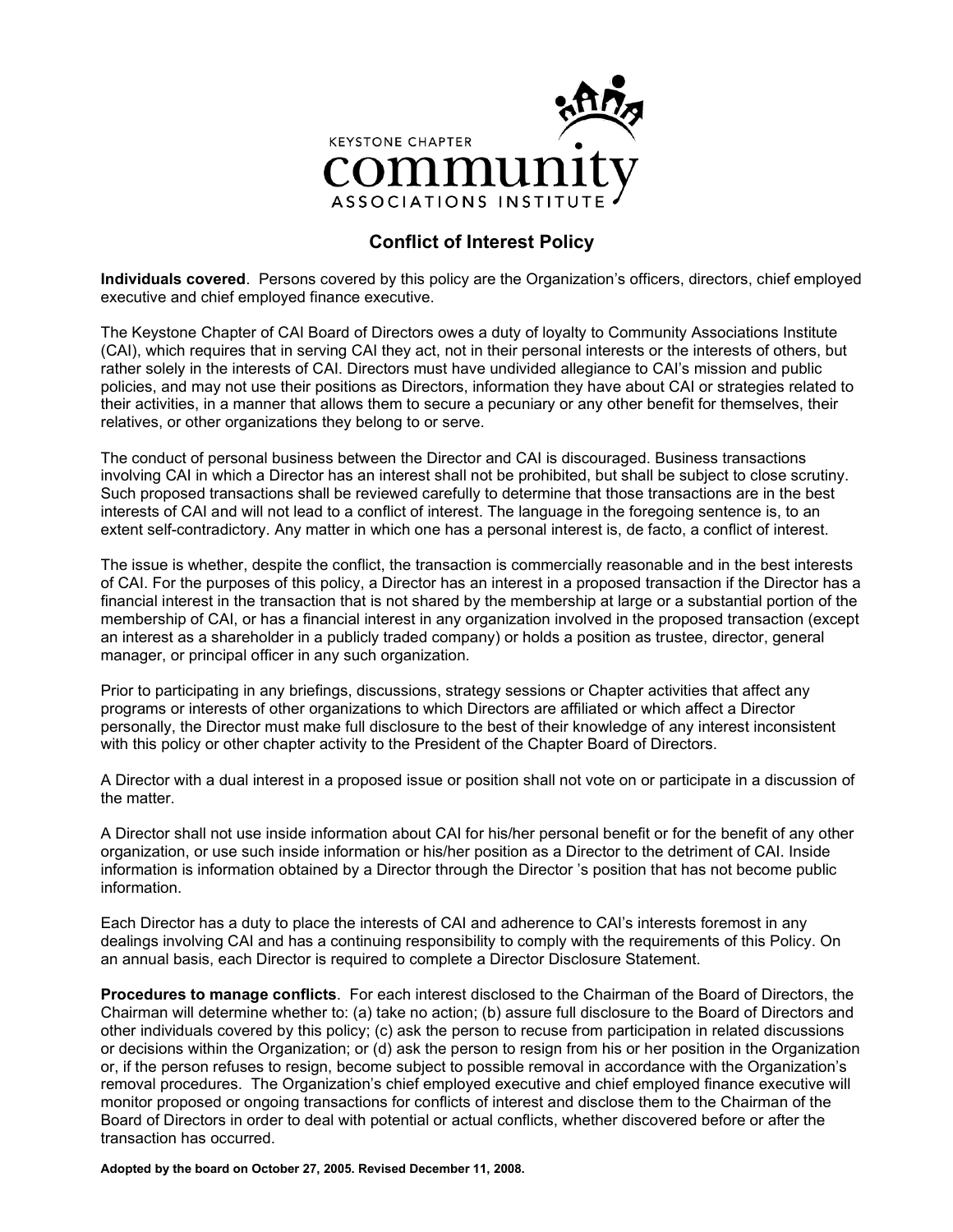

# **Director Disclosure Statement**

## **The Director Disclosure Statement is designed to help Directors meet their continuing responsibility to disclose potential conflicts of interest.**

Part A of this Director Disclosure Statement provides instructions that should be retained by each Director and used as necessary during their current term of service to report potential conflicts of interest as they may arise. In Part B, you are requested to list all organizations, associations, or businesses in which you are involved that do business with or compete with Community Associations Institute (CAI) or a Chapter of CAI. Part C is a year-end report in which you are requested to describe any business transaction with CAI or a Chapter of CAI during the past year in which you had an interest.

#### **Parts B and C of this form should be filled in, signed at the bottom, and returned as soon as possible to: CAI Keystone Chapter, 1100 E. Hector Street, Suite 460, Conshohocken, PA 19428.**

## **Part A. Instructions for Disclosure of Potential Conflicts of Interest**

If you have reason to believe that you may have any interest inconsistent with the *Conflict of Interest Policy* in a proposed issue, transaction, business or public policy position, you must prepare a brief letter to the President of the Chapter Board describing your potential conflict of interest. This letter must be provided to the President of the Chapter Board and you must receive a response from the President of the Chapter Board before beginning any negotiations or participating in any discussions relating to the transaction or topic of your potential conflict of interest.

A Director is considered to have an "interest" in a transaction, issues, strategy or public policy position if he, she, the business entity with which such person is associated or any family member: (1) has a direct or indirect financial interest in it; or (2) is a member of an association, organization, or business involved in or affected by the proposed transaction, issue, or policy; or holds a position as a trustee, director, general manager, principal officer, or is staff in any such association, organization, or business. A Director will not be considered to have an "interest" if the general membership of CAI or all members of the same membership category as the Director share the same predisposition or bias.

A potential conflict of interest will be reviewed carefully and measures will be provided to ensure that the interests of CAI are not adversely affected or abrogated. A Director shall not participate in any manner in the subject of the potential conflict of interest, unless the Director is first provided with written authorization. Such prohibited participation includes any discussions or votes relative to the subject of the conflict of interest and any attempts made to affect the position of other Directors. Any question concerning whether a potential conflict of interest exists must be disclosed, in writing, to the President of the Chapter Board.

#### **Part B. Organizations, Associations, or Businesses Doing Business with or Competing With Community Associations Institute in Which You Have an Interest**

In the space below, please list all organizations, associations or businesses in which: (1) you have a substantial financial interest, or (2) you are a member, hold a position as a trustee, director, general manager, principal officer, or employee, if these organizations, associations or businesses engage in business transactions with Community Associations Institute or the Chapter or compete in any way with Community Associations Institute. Enter "N/A" if you have no organizations to report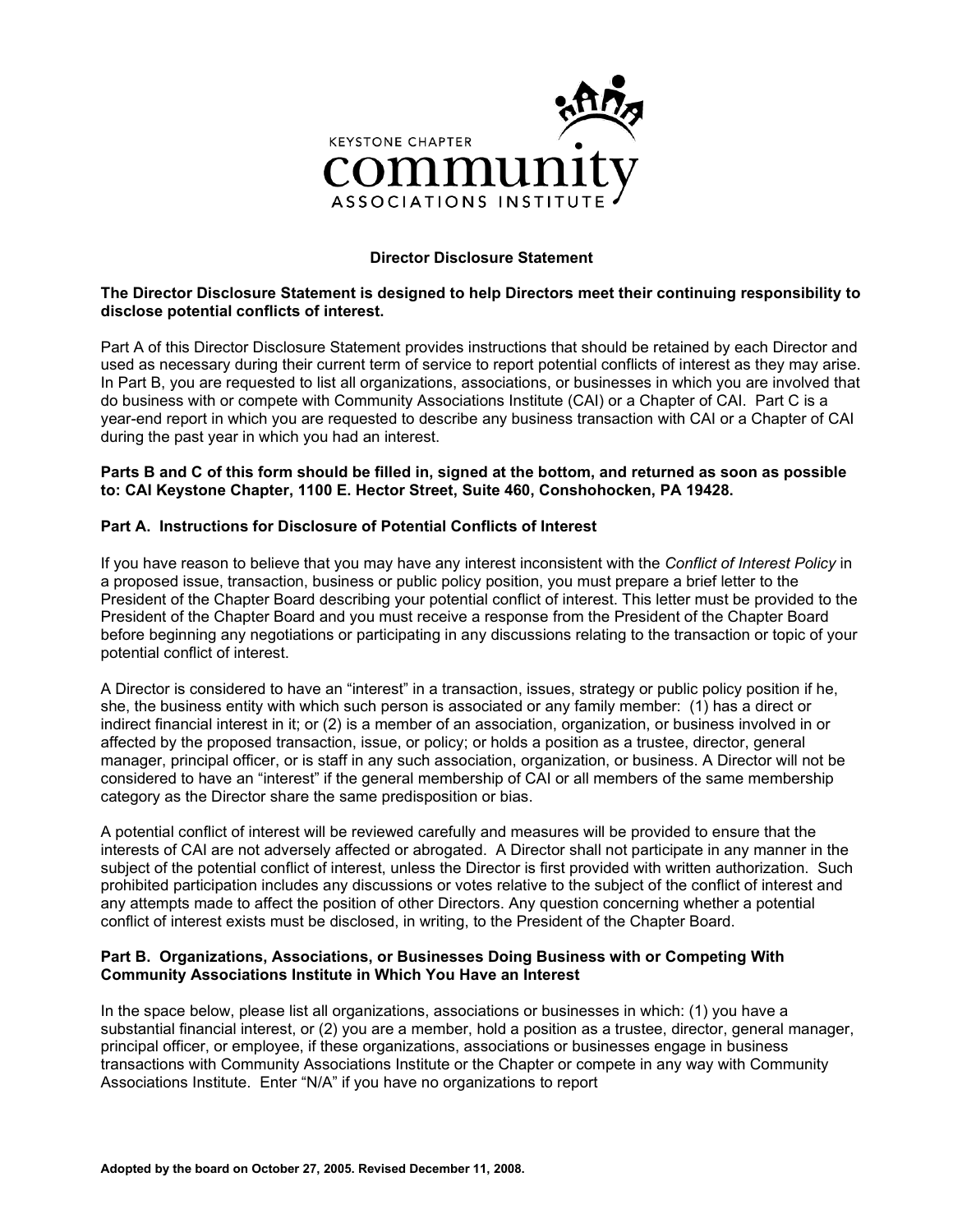

# **Part B. Director Disclosure Statement**

| Name of Organization, Association,<br>or Business                                                                             | Nature of Your Interest in the<br>Organization, Association, or<br><b>Business</b> |
|-------------------------------------------------------------------------------------------------------------------------------|------------------------------------------------------------------------------------|
| <u> 1989 - Johann John Stone, mars et al. 1989 - John Stone, mars et al. 1989 - John Stone, mars et al. 1989 - John Stone</u> |                                                                                    |
|                                                                                                                               |                                                                                    |
| <u> 1989 - Johann John Stone, markin amerikan basal dan berkembang dan berkembang dan berkembang dan berkembang da</u>        |                                                                                    |
| (Attach additional sheets if necessary.)                                                                                      |                                                                                    |
| I certify that the above information is correct to the best of my knowledge.                                                  |                                                                                    |
|                                                                                                                               |                                                                                    |
|                                                                                                                               |                                                                                    |
|                                                                                                                               |                                                                                    |

**(Please return Director Disclosure Statement to the chapter)**